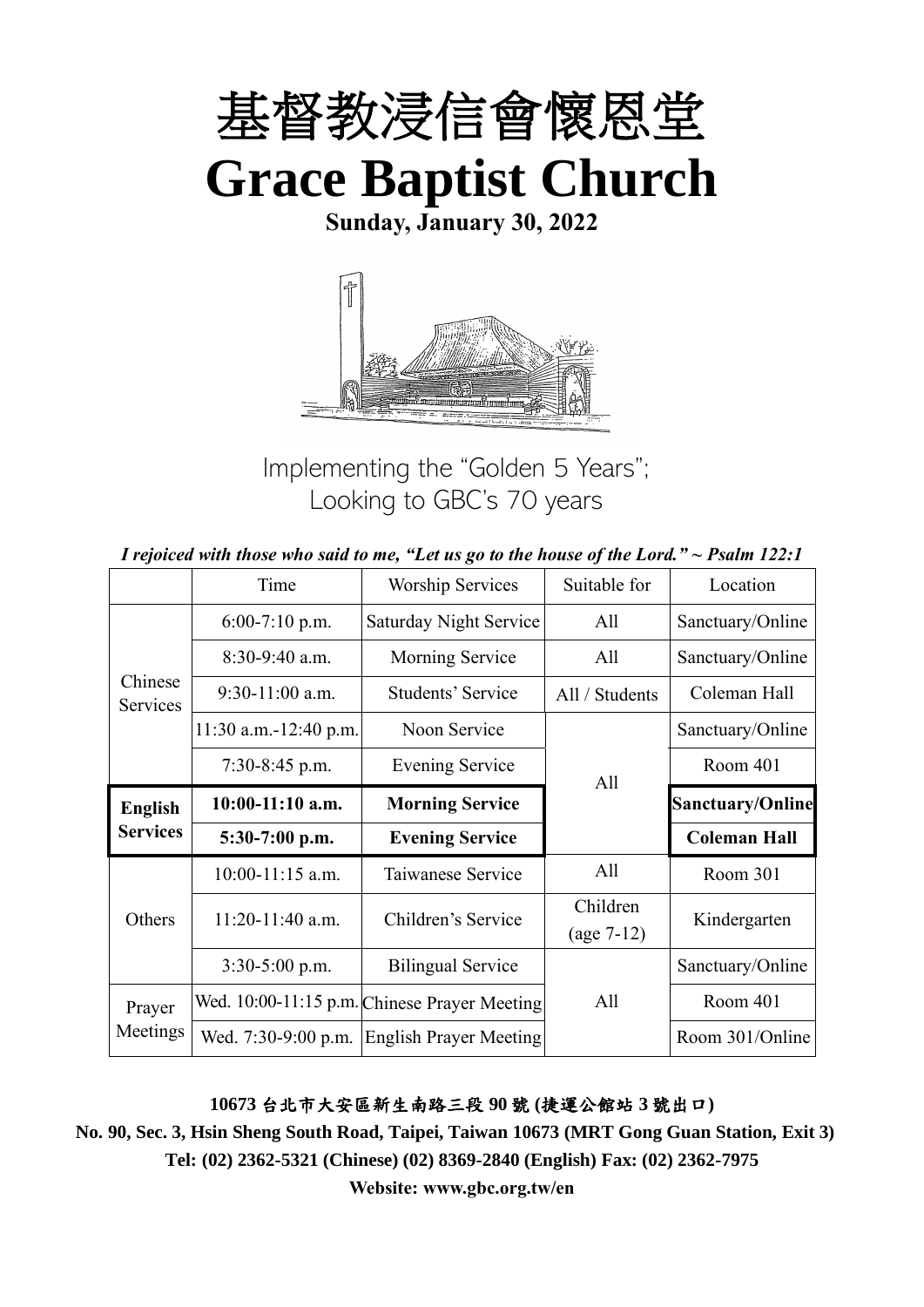|                            | <b>Welcome to Grace Baptist Church English Congregation.</b><br>Thank you for choosing to worship with us and celebrate the glory of our Lord. |                                                                                                                                                                                                                                                                                                                                                               |                                                                     |  |
|----------------------------|------------------------------------------------------------------------------------------------------------------------------------------------|---------------------------------------------------------------------------------------------------------------------------------------------------------------------------------------------------------------------------------------------------------------------------------------------------------------------------------------------------------------|---------------------------------------------------------------------|--|
|                            |                                                                                                                                                | Morning Worship Service – 10:00 a.m.<br>Sunday, January 30, 2022                                                                                                                                                                                                                                                                                              |                                                                     |  |
|                            | Prelude<br>Greeting/Prayer<br>Worship through Music                                                                                            | "Into My Heart"<br>"It Was Finished upon That Cross"                                                                                                                                                                                                                                                                                                          | GBC Orchestra<br>Pastor Kevin Wang, Leader<br>Michael Tsai, Pianist |  |
|                            | Pastoral Prayer<br>Worship through Music                                                                                                       | "His Mercy Is More"<br>"My Worth Is Not in What I Own"                                                                                                                                                                                                                                                                                                        | <b>Pastor Nick Brideson</b><br>Pastor Kevin Wang, Leader            |  |
|                            | <b>Offertory Prayer</b>                                                                                                                        | "It Is Well with My Soul"                                                                                                                                                                                                                                                                                                                                     | <b>Timothy Chilton</b>                                              |  |
|                            | Tithes and Offerings/ Special Music                                                                                                            | "Search Me, Oh God and Know<br>My Heart /Fill Me Now"                                                                                                                                                                                                                                                                                                         | <b>GBC</b> Orchestra                                                |  |
|                            | Doxology<br>Pray for Our Church                                                                                                                |                                                                                                                                                                                                                                                                                                                                                               | Minister Priscilla Liao                                             |  |
|                            | <b>Scripture Reading</b><br>Message<br><b>Response Song</b>                                                                                    | Genesis 39:1-12<br>The Pitfall of Temptation<br>"This Is My Father's World"                                                                                                                                                                                                                                                                                   | <b>Pastor Nick Brideson</b>                                         |  |
|                            | Benediction<br>Welcome                                                                                                                         |                                                                                                                                                                                                                                                                                                                                                               |                                                                     |  |
| Nursery<br>$(0-3)$         | Closing Song<br>Postlude                                                                                                                       | "As the Lord Is with Us"<br>"I Respect the Lord"                                                                                                                                                                                                                                                                                                              | Pastor Kevin Wang, Leader<br>GBC Orchestra                          |  |
| years<br>old)<br>during    |                                                                                                                                                | A - "Cry Room" (at the back of the Sanctuary): without child's parents there.<br>B - "Kindergarten Green Room" (enter next to GBC's back exit door): with at least one parent there.                                                                                                                                                                          |                                                                     |  |
| AM <sup></sup><br>Service: |                                                                                                                                                | <b>BLESSED</b><br>Chinese New Year<br>TO HIM BE THE GLORY IN THE CHURCH AND<br><b>IN CHRIST JESUS TO ALL GENERATIONS</b><br>FOREVER AND EVER. AMEN.<br><b>EPHESIANS 3:21</b>                                                                                                                                                                                  |                                                                     |  |
|                            | To achieve this, we aim:<br>• To become a house of prayer<br>• Through prayer, to build the body of Christ                                     | <b>Our Vision Is to Spread the Gospel</b><br>From the body, to do the work of mission in Taipei, Taiwan, and neighboring countries<br>"but you will receive power when the Holy Spirit has come upon you;<br>and you shall be My witnesses both in Jerusalem, and in all Judea and Samaria,<br>and even to the remotest part of the earth." - Acts 1:8 (NASB) |                                                                     |  |

1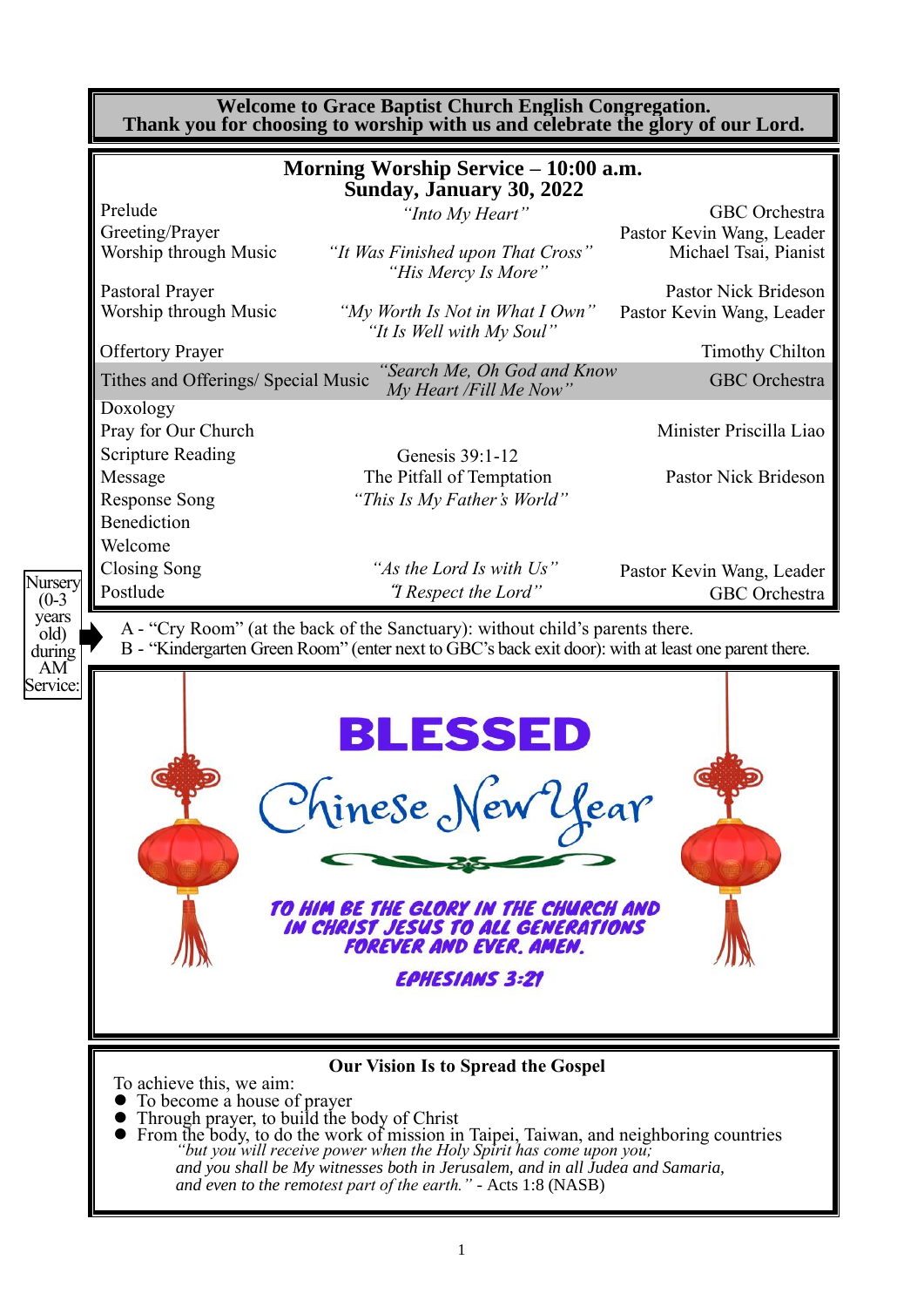# **Sermon Topic: The Pitfall of Temptation Scripture: Genesis 39:1-12**

## **Speaker: Pastor Nick Brideson January 30, 2022**

## **Scripture: Genesis 39:1-12 (NASB)**

<sup>1</sup> Now Joseph had been taken down to Egypt; and Potiphar, an Egyptian officer of Pharaoh, the captain of the bodyguard, bought him from the Ishmaelites, who had taken him down there. <sup>2</sup> The LORD was with Joseph, so he became a successful man. And he was in the house of his master, the Egyptian.<sup>3</sup> Now his master saw that the LORD was with him and how the LORD caused all that he did to prosper in his hand. <sup>4</sup> So Joseph found favor in his sight and became his personal servant; and he made him overseer over his house, and all that he owned he put in his charge.<sup>5</sup> It came about that from the time he made him overseer in his house and over all that he owned, the LORD blessed the Egyptian's house on account of Joseph; thus the LORD'S blessing was upon all that he owned, in the house and in the field. <sup>6</sup> So he left everything he owned in Joseph's charge; and with him there he did not concern himself with anything except the food which he ate.

Now Joseph was handsome in form and appearance.  $<sup>7</sup>$  It came about after these events that</sup> his master's wife looked with desire at Joseph, and she said, "Lie with me." <sup>8</sup> But he refused and said to his master's wife, "Behold, with me here, my master does not concern himself with anything in the house, and he has put all that he owns in my charge. <sup>9</sup> "There is no one greater in this house than I, and he has withheld nothing from me except you, because you are his wife. How then could I do this great evil and sin against God?"  $10^6$  As she spoke to Joseph day after day, he did not listen to her to lie beside her or be with her. <sup>11</sup> Now it happened one day that he went into the house to do his work, and none of the men of the household was there inside. <sup>12</sup> She caught him by his garment, saying, "Lie with me!" And he left his garment in her hand and fled, and went outside.

#### **Notes:**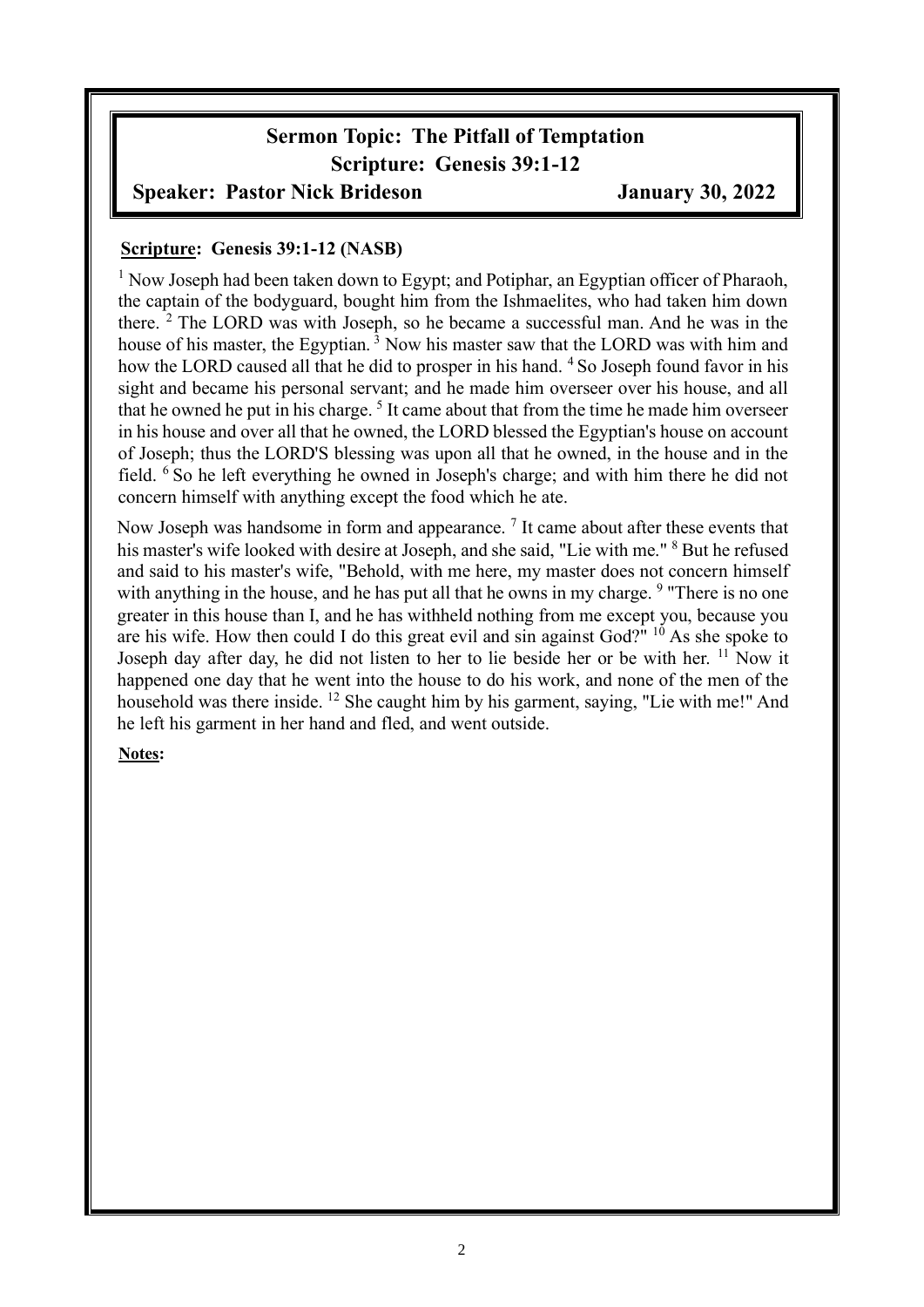## **Wednesday Night Prayer Meeting (Physical & Online)**

"*My house shall be called a house of prayer"* (Matthew 21:13)

Let us be a church of prayer!

English prayer meeting meets 7:30 to 9:00 p.m. every Wednesday in GBC Room 301. The online prayer meeting via Zoom is also available at the same time. Please join us either in GBC or online. Due to the Chinese New Year holday, our next prayer meeting is **February 9**.

Send an email to ecprayerteam@gbc.org.tw if you are interested in joining the Zoom prayer meeting or if you have a prayer request.

Prayer focus for our next prayer meeting on *February 9*:

| lst Week                                       | 2nd Week | 3rd Week | 4th Week | 5th Week  |
|------------------------------------------------|----------|----------|----------|-----------|
| Caring/Healing/Families <b>Church Ministry</b> |          | Missions | The Lost | The World |

## **Greeters (Ushers) Needed**

Grace Baptist Church English Congregation's Morning Greeters Ministry is looking for volunteers! If you are a registered GBC member, have a heart to serve, enjoy making people feel welcome, or just want to get connected, the usher team would love to have you. Please contact Arjun at nagarjuna123iict@gmail.com.

Note: To ensure the safety of its members, GBC requires usher volunteers to be present physically at GBC no later than 9:30 a.m. during the current pandemic.

## **Chinese New Year Schedule Changes**

**Jan. 30 –** We will have ONE English Service TODAY

**Jan. 31 to Feb. 4 –** GBC will be closed for Chinese New Year Holiday **Feb. 2 –** The regular Wednesday Prayer Meeting will be cancelled.



## **Alpha Class Restarting from February 6**



Alpha is an 11-week class designed for non-Christians who are interested in learning more about Christianity. Each week we will watch a video and have discussion about topics such as: Is there more to life than this? Why should I pray or read the Bible? Who is Jesus? Alpha class members are encouraged to ask questions as they explore these important life questions.

Starting February 6, Alpha will meet each Sunday from 11:30-12:30 in the Calvary Room (Floor 2.5 on the stairwell next to the information desk). For more information, contact Vong and Sarah Im. We look forward to meeting you!

|                                                                                                                                                              | <b>Blood Donation on February 20</b>                                                                                                                                                                         |  |  |
|--------------------------------------------------------------------------------------------------------------------------------------------------------------|--------------------------------------------------------------------------------------------------------------------------------------------------------------------------------------------------------------|--|--|
| <b>Epidemic Relief</b><br><b>Application</b>                                                                                                                 | Those of us blessed with good health, please come and<br>help others by donating blood on February 20:                                                                                                       |  |  |
| Brothers and sisters who were or<br>are affected by COVID-19 may be<br>eligible to apply for GBC's<br>Epidemic Relief Fund. Check our<br>website for details | <b>When/Where:</b><br>$9:00$ a.m. $-5:00$ p.m. in front of GBC<br><b>Requirements:</b><br>* Between 17 and 65 years old<br>* Bring your ID/ARC<br>* Not had hepatitis in the last 12 years<br>* Not pregnant |  |  |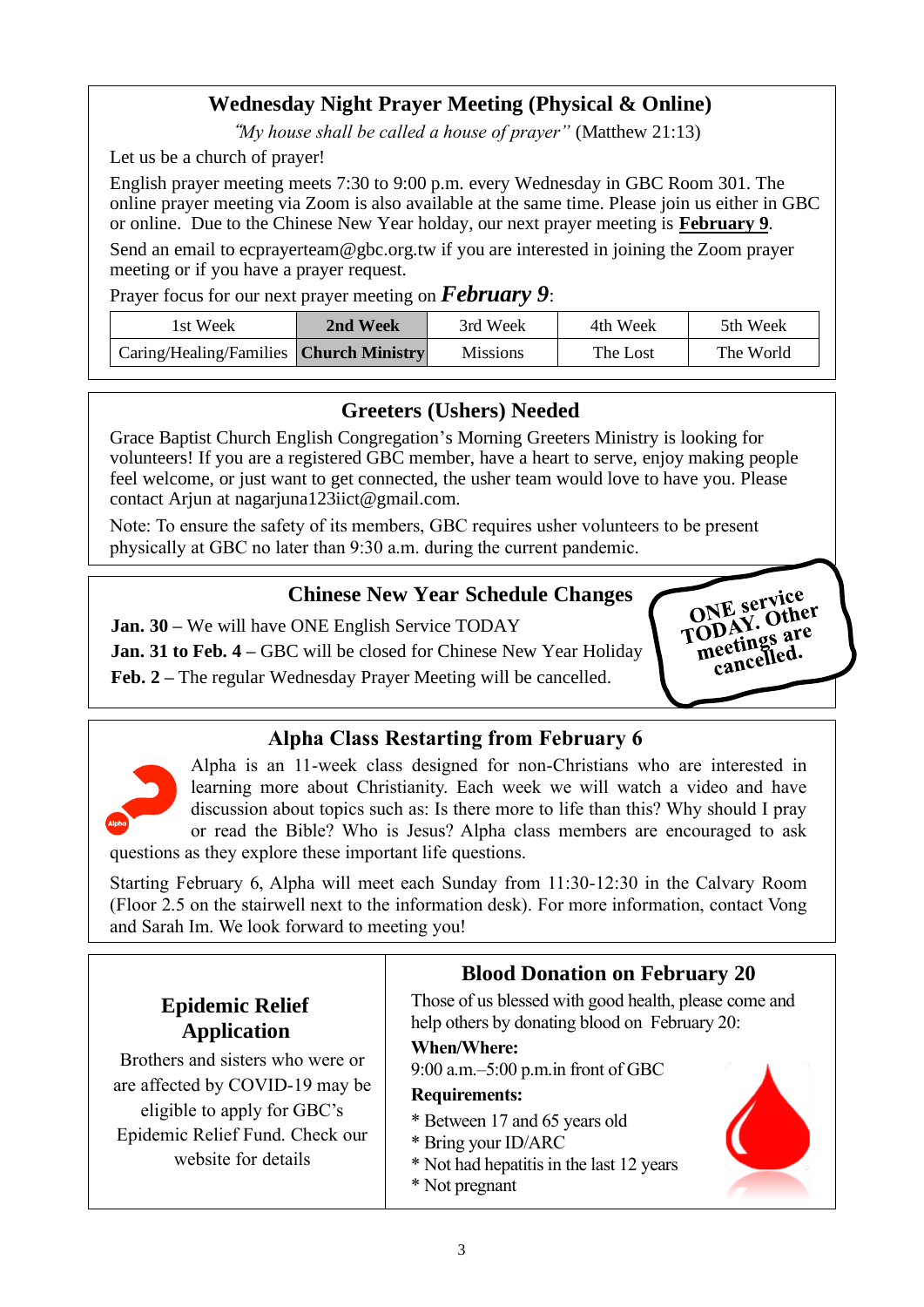## **Lord's Supper Available**

For those who worship with us regularly and are unable to join us for worship in the Sanctuary on February 6th, you may go to the GBC front desk to pick up a 2-in-1 Lord's Supper cup and join us for worship and the Lord's Supper online.



# **Location Change for Evening Service & Baptism Service February 13**

The baptism service will be held at 5:30 p.m. in the Sanctuary during the Evening Service on February 13.

Please join this special service and celebrate with our new brothers and sisters in Christ. A gospel message will be shared during the service so please invite your love ones to attend and pray for their openness to the message.



# **Building up Christian Life**

If you or your family or friends would like to start the new year by committing to know more about God, God's Word, or God's will for your lives, GBC English Congregation offers many classes and small groups. Please take the great opportunity to make friends and learn by joining one of them. (Go to the class directly; see page 6 for details). Classes are available for people at different levels of maturity:

## **Beginning Christian Life**

➢ **Alpha** (will re-start on February 6)

This class is especially suitable for non-Christians, but anyone who wants to know more about Christianity is welcome to attend. For more information, see the notification on page 3.

## ➢ **Christianity 101**

This 10-lesson cycle introduces the basic teachings of Christianity. Candidates for baptism must complete this class before being baptized.

## **Maturing Christians**

➢ **Bible Studies for Life** (6 classes available at three times periods each Sunday; online class also available)

Growing in Christ is a life-long journey, and these classes help people as they follow that journey. Sunday sermons support the classes by giving background on the same subject, while classes provide discussion and teaching for greater understanding.

## **Developing Leaders**

## ➢ **Bible Interpretation**

This class is not only about reading the Bible, but how to read the Bible. Many students in the class are class or group leaders seeking to learn the Bible at a deeper level. However, non-leaders are also welcome.

**Small Groups** (different categories of small group are available)

- ➢ **Students:** For university students
- ➢ **Language/Nationality:** Uses a language other than English
- ➢ **Parenting:** Support group for parents, including single parents
- ➢ **Women:** For sisters of all ages, currently meets online only
- ➢ **General:** Currently 5 groups are open for anyone to attend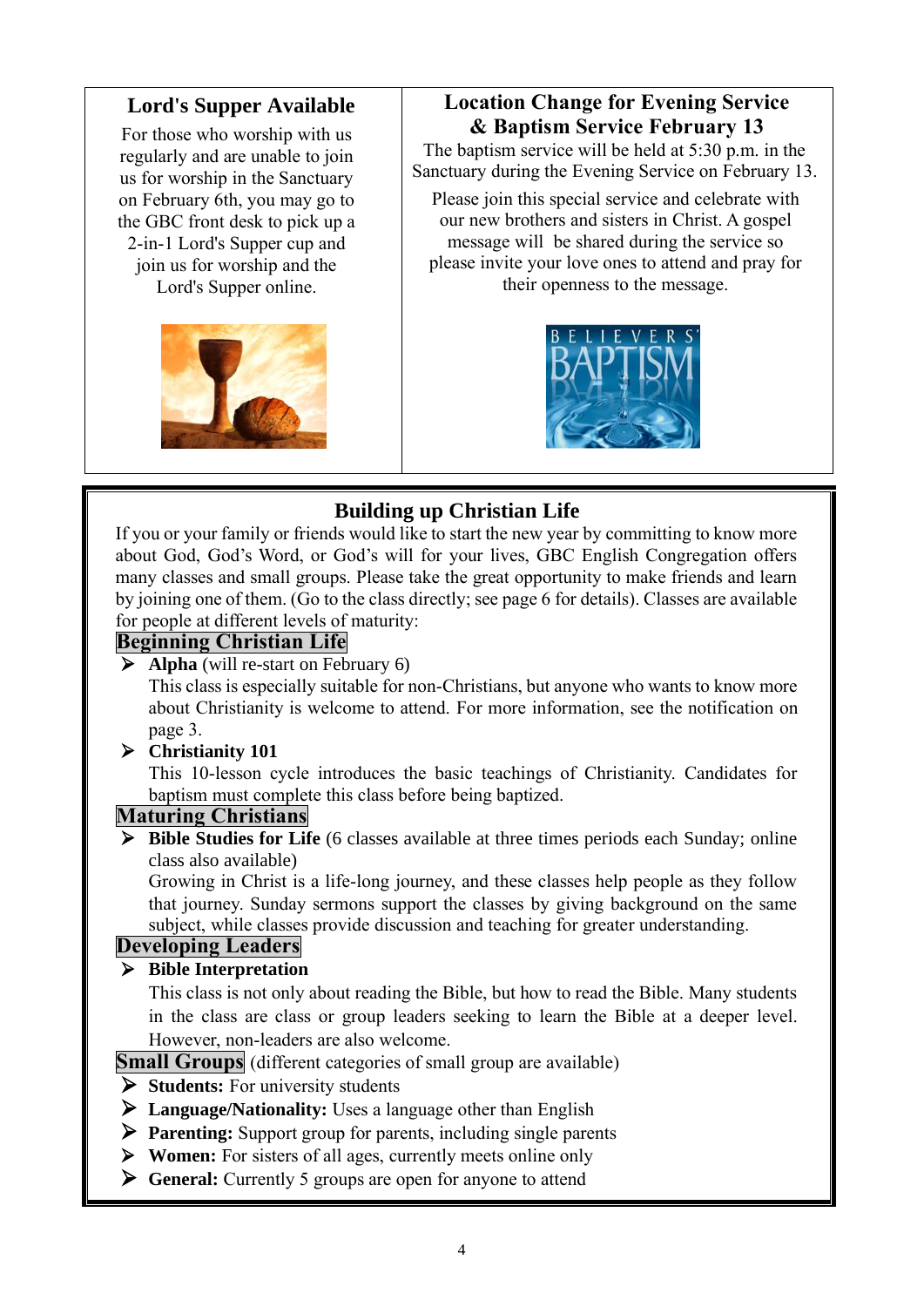## **Mabuhay Fellowship**



Today, January 30, the Mabuhay Fellowship will not have its fifth-Sunday gathering because the church will be closed this afternoon in observance of the Lunar New Year holiday.

On February 6 at 2 p.m. in Basement Room B05, we will resume our regular activities, starting with a prayer meeting. All Tagalog-speaking nationals are welcome. We wish everyone a joyful, safe, and meaningful Lunar New Year celebration.

The Mabuhay Fellowship comprises Filipinos aiming to share God's love and light through worship, prayer, Bible study, fellowship, gospel sharing, and other ministries.

## **Young Adults Fellowship: February 5**

Young Adults Fellowship is for young adults from the age of 20-35 to



study God's Word and fellowship together. It meets regularly on 1st and 3rd Saturdays from 4:30 to 6:00 p.m. in WanFu 22 (next to GBC building). Our next meeting is *February 5*. Welcome to join us directly.

Contact Pastor Kevin Wang at kevin@gbc.org.tw if you need more information.

|                                                                                                                                                                                                                                                                                                                                                                                                                                                                                                                                                                | <b>English Congregation Leaders</b>                                                                                                                                                                                                                                                                                                                                                                                                                                                                           |                                                                                                                                                                                                                                                                                                                                                                                                                                                                                                |                                                                                                                                                                                                                                                                                                                                                                                   |                                                                                                                                                                                                                                                                           |  |
|----------------------------------------------------------------------------------------------------------------------------------------------------------------------------------------------------------------------------------------------------------------------------------------------------------------------------------------------------------------------------------------------------------------------------------------------------------------------------------------------------------------------------------------------------------------|---------------------------------------------------------------------------------------------------------------------------------------------------------------------------------------------------------------------------------------------------------------------------------------------------------------------------------------------------------------------------------------------------------------------------------------------------------------------------------------------------------------|------------------------------------------------------------------------------------------------------------------------------------------------------------------------------------------------------------------------------------------------------------------------------------------------------------------------------------------------------------------------------------------------------------------------------------------------------------------------------------------------|-----------------------------------------------------------------------------------------------------------------------------------------------------------------------------------------------------------------------------------------------------------------------------------------------------------------------------------------------------------------------------------|---------------------------------------------------------------------------------------------------------------------------------------------------------------------------------------------------------------------------------------------------------------------------|--|
|                                                                                                                                                                                                                                                                                                                                                                                                                                                                                                                                                                |                                                                                                                                                                                                                                                                                                                                                                                                                                                                                                               | <b>English Leading Pastor: Nick Brideson</b>                                                                                                                                                                                                                                                                                                                                                                                                                                                   |                                                                                                                                                                                                                                                                                                                                                                                   |                                                                                                                                                                                                                                                                           |  |
| <b>Pastor Nick Brideson</b>                                                                                                                                                                                                                                                                                                                                                                                                                                                                                                                                    | Minister Priscilla Liao                                                                                                                                                                                                                                                                                                                                                                                                                                                                                       |                                                                                                                                                                                                                                                                                                                                                                                                                                                                                                | Pastor Kevin Wang                                                                                                                                                                                                                                                                                                                                                                 |                                                                                                                                                                                                                                                                           |  |
| <b>Adult Education</b><br>/Mission                                                                                                                                                                                                                                                                                                                                                                                                                                                                                                                             | AM Worship                                                                                                                                                                                                                                                                                                                                                                                                                                                                                                    | Children's<br>Education/Caring                                                                                                                                                                                                                                                                                                                                                                                                                                                                 | PM Worship                                                                                                                                                                                                                                                                                                                                                                        | Youth/Fellowship                                                                                                                                                                                                                                                          |  |
| <b>Adult Education</b><br>Nick Brideson<br>nick@gbc.org.tw<br><b>Foreign Mission:</b><br><b>Medical/Dental Team</b><br>Armand Lim<br>rmanlim@yahoo.com<br><b>VBS</b> Team<br>Priscilla Liao<br>priscilla@gbc.org.tw<br><b>Taiwan Mission:</b><br><b>TaiTung Team</b><br>Cherrie Gow Lim<br>cvgow@yahoo.com<br><b>Orphanage Ministry</b><br>Julie Chen<br>yuling0914@gmail.com<br><b>NTU Friday English</b><br><b>Conversation Group</b><br>Roy Treurnicht<br>gbcecntuclass@gmail.com<br><b>Ethiopian Students</b><br>Group<br>Abex Tesfaye<br>abex98@gmail.com | <b>Morning Music</b><br>Cherrie Gow Lim<br>cvgow@yahoo.com<br><b>Morning Greeters</b><br>Arjun Puvvala<br>nagarjuna.chemist@gmail.com Joanna Peng<br>Alltrin Dhana Raja Gopal<br>alltrin.chim99@gmail.com<br><b>Adult Choir</b><br><b>Hand Bell Choir</b><br>Juliet Jao<br>lenyinjao@gmail.com<br><b>Hallel Singers</b><br>Cherrie Gow Lim<br>cvgow@yahoo.com<br><b>Morning Fellowship Tea</b><br>Yuri Shih<br>yuchen phone@hotmail.com<br><b>Morning Multimedia</b><br>Vicky Lin<br>gbcmomingmedia@gmail.com | <b>Cryroom Children's</b><br><b>Care Ministry</b><br>Joanne Pan<br>f65027.tw@yahoo.com.tw<br><b>Preschool</b><br>Joanna1285@hotmail.com Evening Multimedia<br><b>AWANA Spark Group</b><br>Crystal Turner<br>elisayeh@yahoo.com<br><b>AWANA T&amp;T Group</b><br>Ming Lai<br>minglai88@gmail.com<br><b>Prayer Ministry</b><br>Priscilla Liao<br>priscilla@gbc.org.tw<br><b>Hospital Visitation</b><br>Amanda Lou<br>lou.amanda@gmail.com<br><b>Small Groups</b><br>Women<br>General<br>Ministry | <b>Evening Music Team</b><br>Alex Chen<br>gbceworshipteam@gmail.com Pastor Kevin Wang<br><b>Evening Greeters</b><br>Vicky Kuo<br>asiaglobe999@gmail.com<br><b>Grant Burgess</b><br>grantburgess@live.co.za<br><b>Evening Tea / Baptism</b><br><b>Celebration Fellowship</b><br>Michelle Cheng<br>yealincheng@yahoo.com<br><b>Baptism Support</b><br>Aline Kao<br>aline@gbc.org.tw | <b>Trinity Youth</b><br>(Grade 7 and above)<br>kevin@gbc.org.tw<br><b>Mabuhay Fellowship</b><br>Ava Zamora<br>avazam@yahoo.com<br><b>Young Adults</b><br>Fellowship<br>Kevin Wang<br>kevin@gbc.org.tw<br><b>Small Groups</b><br>- Youth<br><b>Students</b><br>- Parenting |  |
| Alternate Deacon<br>Deacon<br>Secretorial staff                                                                                                                                                                                                                                                                                                                                                                                                                                                                                                                |                                                                                                                                                                                                                                                                                                                                                                                                                                                                                                               |                                                                                                                                                                                                                                                                                                                                                                                                                                                                                                |                                                                                                                                                                                                                                                                                                                                                                                   |                                                                                                                                                                                                                                                                           |  |

#### **Secretarial staff** SueJenny Hsu suejenny@gbc.org.tw Aline Kao (part-time) aline@gbc.org.tw

| <b>Deacon</b>            | <b>Alternate Deacon</b>   |
|--------------------------|---------------------------|
| Yuri Shih                | Timothy Meesala           |
| yuchen phone@hotmail.com | yedukondaluster@gmail.com |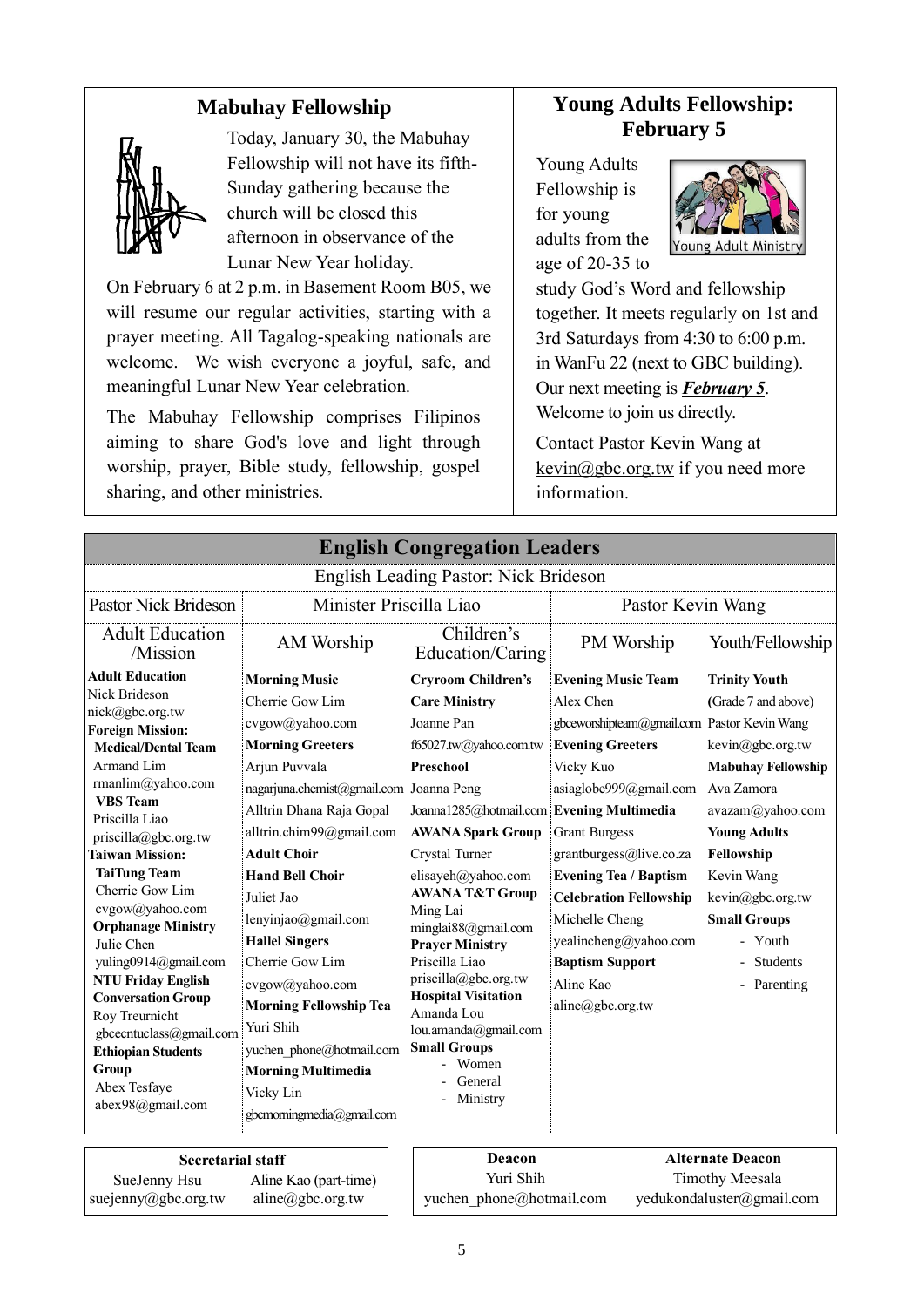#### **TODAY (January 30), all meetings in GBC are cancelled, except for worship services.**

| $\star \star$ Sunday School Information - Join the class directly $\star \star$ |                                                                                                                                                                                                         |                                    |  |  |
|---------------------------------------------------------------------------------|---------------------------------------------------------------------------------------------------------------------------------------------------------------------------------------------------------|------------------------------------|--|--|
| <b>Class</b>                                                                    |                                                                                                                                                                                                         | Time & Room                        |  |  |
| <b>Beginning Christian Life</b>                                                 |                                                                                                                                                                                                         |                                    |  |  |
| Alpha – new and non-Christians                                                  | 11:30 a.m.                                                                                                                                                                                              | Restarts<br>Calvary Room<br>Feb. 6 |  |  |
| Christianity 101 - required for baptism                                         | 11:30 a.m.                                                                                                                                                                                              | <b>Mount of Olives</b>             |  |  |
| <b>Maturing Christians</b>                                                      |                                                                                                                                                                                                         |                                    |  |  |
| <b>Bible Studies for Life</b>                                                   | $11:30$ a.m. classes:<br>- Room B04<br>- Room B05<br>WanFu 22 A<br>- WanFu 22 C<br>$2:30$ p.m. class:<br>- Room 305<br>$4:00$ p.m. class (Online):<br>- Contact Aline for information: aline@gbc.org.tw |                                    |  |  |
| <b>Developing Leaders</b>                                                       |                                                                                                                                                                                                         |                                    |  |  |
| <b>Bible Interpretation</b>                                                     | $2:00 - 3:15$ p.m.                                                                                                                                                                                      | Room 402                           |  |  |
| <b>Youth: Grade 7 and above</b>                                                 |                                                                                                                                                                                                         |                                    |  |  |
| <b>Bible Studies for Life</b>                                                   | $11:45$ a.m. $-12:45$ p.m.                                                                                                                                                                              | Room 405                           |  |  |
| <b>Children</b>                                                                 |                                                                                                                                                                                                         |                                    |  |  |
| Nursery - Age 3 and under                                                       | $9:50$ a.m. $-11:15$ a.m.                                                                                                                                                                               | Kindergarten Green Room            |  |  |
| Preschool - Age 3 to 5                                                          | $11:40$ a.m. $-12:40$ p.m.                                                                                                                                                                              | Room 403                           |  |  |
| AWANA - Kindergarten $(\pm 1)$ to Grade 6                                       | $11:30$ a.m. $-1:00$ p.m.                                                                                                                                                                               | Rooms 401/404                      |  |  |

| $\star \star$ Fellowships – Join a fellowship directly $\star \star$ |                                                    |            |  |
|----------------------------------------------------------------------|----------------------------------------------------|------------|--|
| Fellowship                                                           | Time                                               | Location   |  |
| Mabuhay                                                              | Sundays 2:00 - 4:00 p.m.                           | <b>B05</b> |  |
| Young Adults $(20 - 35 \text{ y.o.})$                                | $1st$ & 3 <sup>rd</sup> Saturdays 4:30 - 6:00 p.m. | WanFu 22   |  |

| $\star\star$ Small Groups – Contact the leader to join $\star\star$                                                                          |                                              |                                                           |                                                           |          |  |
|----------------------------------------------------------------------------------------------------------------------------------------------|----------------------------------------------|-----------------------------------------------------------|-----------------------------------------------------------|----------|--|
| Type                                                                                                                                         | <b>Name</b>                                  | Day/Time                                                  | <b>Location/Contact Emails</b>                            |          |  |
| <b>Students</b>                                                                                                                              | NTU Friday English<br>Conversation Group     | Friday<br>$12:20 - 1:10 \text{ pm}$                       | <b>NTU</b><br>roytreur@gmail.com                          | On break |  |
|                                                                                                                                              | <b>International Students Group</b>          | Friday<br>$7:30 - 9:00 \text{ pm}$                        | WanFu 22A<br>cesaledro57@gmail.com                        |          |  |
| Language/<br>Nationality                                                                                                                     | <b>Ethiopian Students Group</b>              | Sunday<br>$7:00 - 9:00$ pm                                | Room 307<br>abex98@gmail.com                              |          |  |
| Parenting                                                                                                                                    | Parenting Group                              | $2nd$ & 4 <sup>th</sup> Sunday<br>$11:30$ am - $12:30$ pm | GBC Room 402<br>rod syverson@hotmail.com                  |          |  |
| Women                                                                                                                                        | Sisters Small Group (Online)                 | Thursday<br>$7:30 - 9:00$ pm                              | joeym.vanderwerf@gmail.com                                |          |  |
|                                                                                                                                              | Salt & Light                                 | Sunday<br>$1:30 - 3:00$ pm                                | <b>GBC Mount of Olives Room</b><br>123456789nc@gmail.com  |          |  |
|                                                                                                                                              | Crown of Beauty                              | Saturday<br>$2:00 - 4:00$ pm                              | <b>GBC Mount of Olives Room</b><br>clemence4261@gmail.com |          |  |
| General                                                                                                                                      | Thursday Night Bible<br>Study Group (Online) | Thursday<br>$7:30 - 9:00$ pm                              | GBC Room 301<br>rod syverson@hotmail.com                  |          |  |
|                                                                                                                                              | YungHe Bible Study Group                     | Friday<br>$7:30 - 9:00$ pm                                | YungHe<br>yedukondaluster@gmail.com                       |          |  |
|                                                                                                                                              | HsinChu Bible Study Group                    | Friday<br>$7:30 - 8:45$ pm                                | HsinChu<br>rmanlim@yahoo.com                              |          |  |
| Ministry                                                                                                                                     | <b>Hospital Visitation Group</b>             | Thursday<br>$1:30 - 2:30$ pm                              | Near GBC<br>On break<br>lou.amanda@gmail.com              |          |  |
| Due to the COVID-19 situation, not all the small groups have been opened.<br>To join or for information, contact the teacher by email above. |                                              |                                                           |                                                           |          |  |